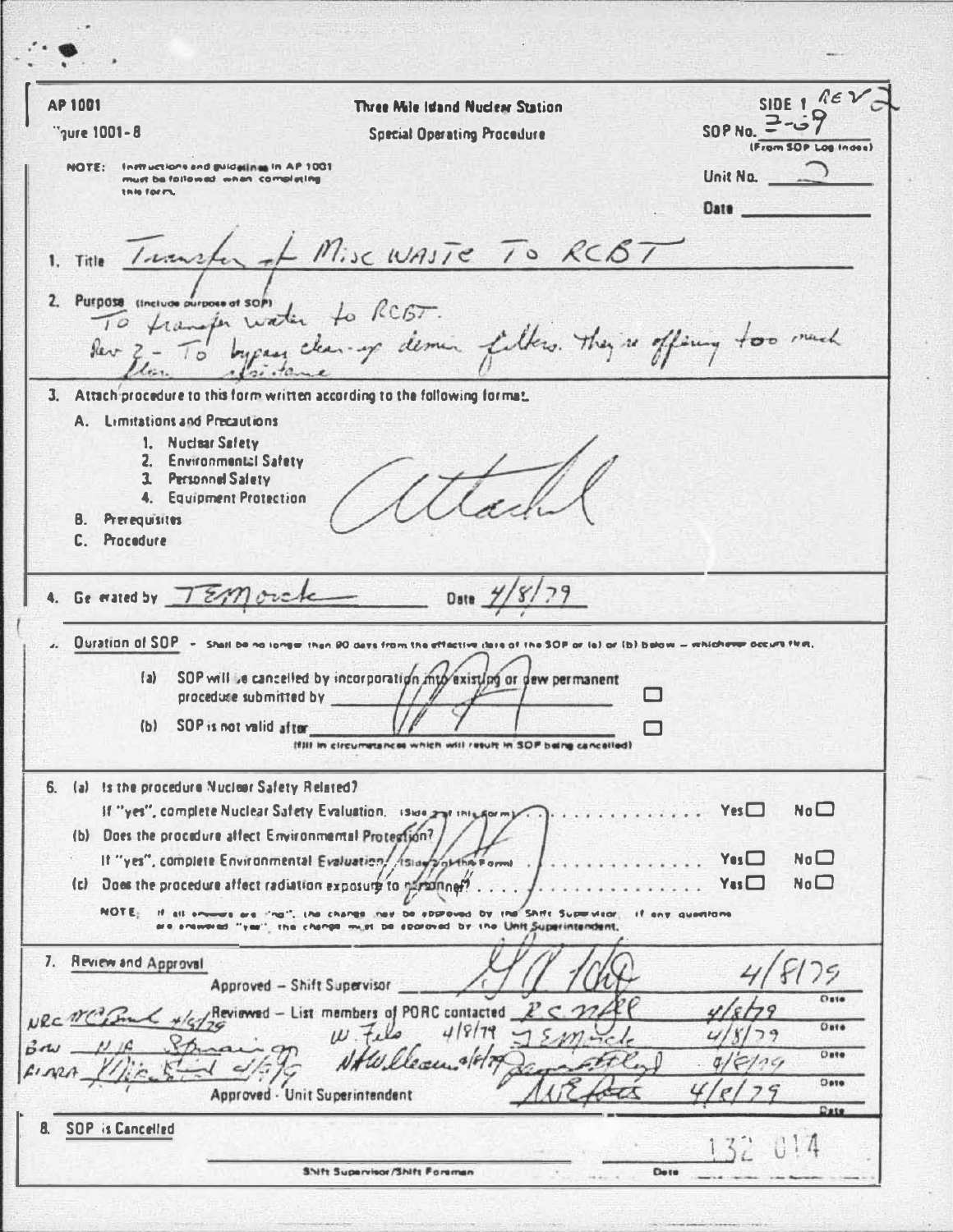$7 - 69$ DATE 4/2/20

- Limits & Precautions Α.
	- 1. NUC. Safety

Bleed tank used for miscellaneous waste should not be used for RC feed.

- 2. ENVIR. Safety: NA
- 3. PERSONNEL

Use RWP

4. Equipment Protection

Moniter tank level during transfer

## **B.** Prerequisites

- 1. Obtain Unit Superintendant Approval
- 2. Notify NRC NRR
- 3. Hang a clear sign on the one RCBT to be used to designate that it cannot be used for RC make up.
- 4. Notify H.P. that clean up demin cubicles with increase in radiation level.
- C. Procedure

## REMOVEING WDL-V-1067 INTERNALS

1. Close & tag the following:

UNIT<sub>2</sub> WDL-V400A WDL-V4005 **WDL-V326A**  $WDL-V3265$  $WDL-V372$  $40L - V1168$ UNIT 1  $WDL-V$  240

 $WDL-V$  254

INESE MUST REMAIN CLOSED FOR THIS SOP ... 132 015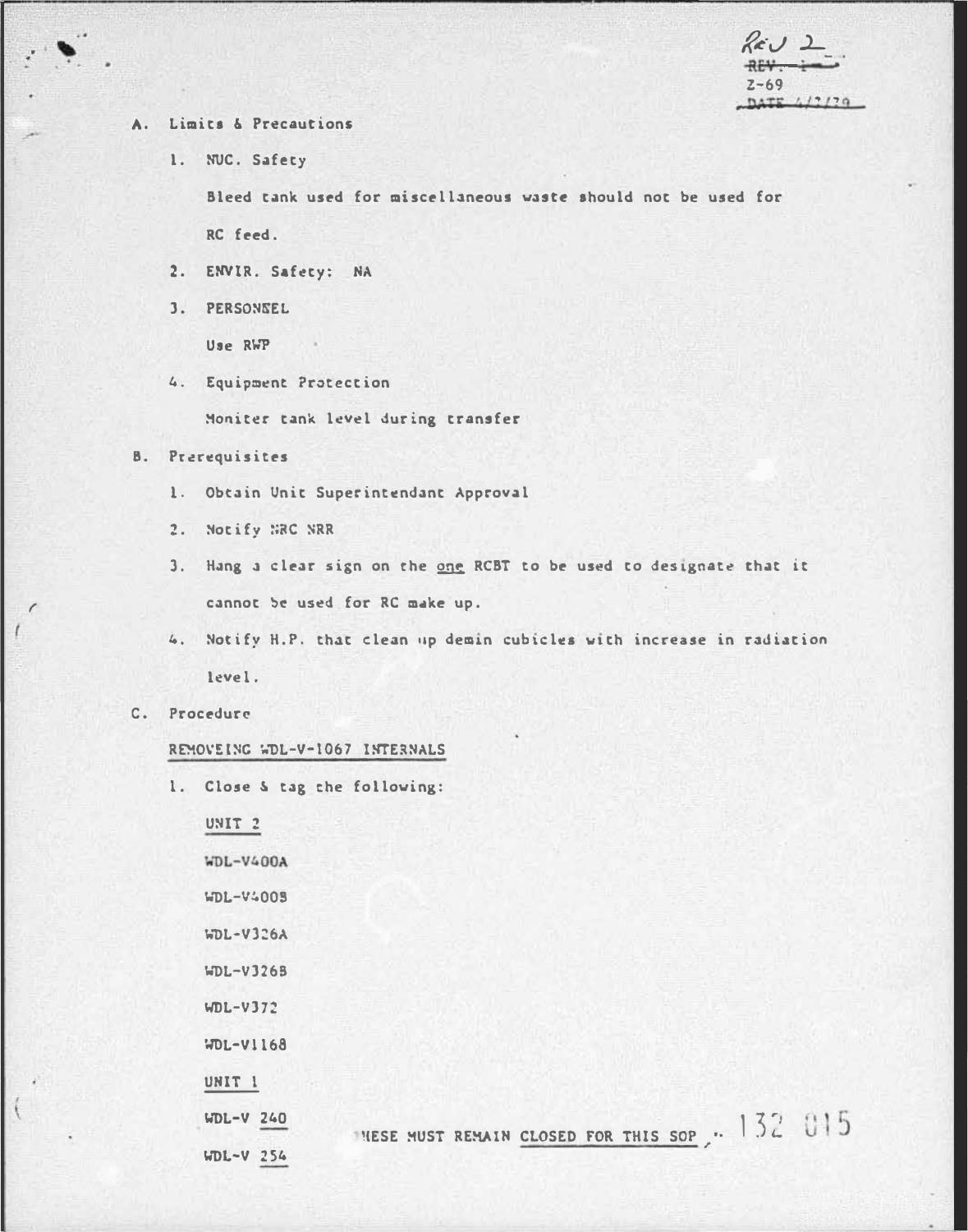2. Remove WDL-V1067 internals:

Hang temporary MOD TAG reclose bonnet.

3. Remove tags and OPEN WDL-V372

Transfering miscellaneous liquid from MWHT (WDL-T-2) to RCBHT.

 $-2-$ 

4. Valve line up (use one column at top)

| $WDL-P-6A$   |                                                                                                                | $WDL-P-6B$       |                           |
|--------------|----------------------------------------------------------------------------------------------------------------|------------------|---------------------------|
| $MDL-V262A$  | Open and the set of the set of the set of the set of the set of the set of the set of the set of the set of th | WDL-V26213       | Op                        |
| $WDL-V-265A$ | CL                                                                                                             | <b>WDL-V265B</b> | CL.                       |
| $WDL-V-264A$ | 0 <sub>p</sub>                                                                                                 | WDL-V264B        | Op                        |
| $HDL-Y-264B$ | CL.<br>19 S G D                                                                                                | $WDL-V264A$      | CL.<br><u>in eta 1991</u> |
| $MDL-V-433$  | <b>Op</b>                                                                                                      | $WDL-V433$       | 0 <sub>P</sub>            |
| $WDL-V-424$  | CL                                                                                                             |                  |                           |
| $WDL-V-370$  | CL                                                                                                             |                  |                           |
| $WDL-V-251$  | CL                                                                                                             |                  |                           |
| $WDL-V-915$  | <b>OP</b>                                                                                                      |                  |                           |
| $WDL-V-371$  | <b>OP</b>                                                                                                      |                  |                           |
| $WDL-V-372$  | 0 <sub>p</sub>                                                                                                 |                  |                           |
| $WDL-V-1172$ | CL.                                                                                                            |                  |                           |
|              |                                                                                                                |                  |                           |

-Line up thru Cleanup Demin A prefilter & post filter complete (Bypass-maybe on leint

 $OP$ 

 $OP$ 

 $CL$ 

OP OF

 $rac{OP}{dt}$ 

 $rac{c}{\theta P}$ 

 $\Theta$ <sup>p</sup>

 $6e$   $e$   $9P$   $2104 - 4.2A$ 

Assume **Assume** 

See Step 3

 $WDL-V-1168$ 

 $WDL-V-1169$ 

 $WDL-V-1170$ 

 $WDL-V-41$ 

 $WDL-V-59$ 

 $+406++149$ 

 $WDL-V-1171$ 

RZ

132 016

 $\mathbf{r}$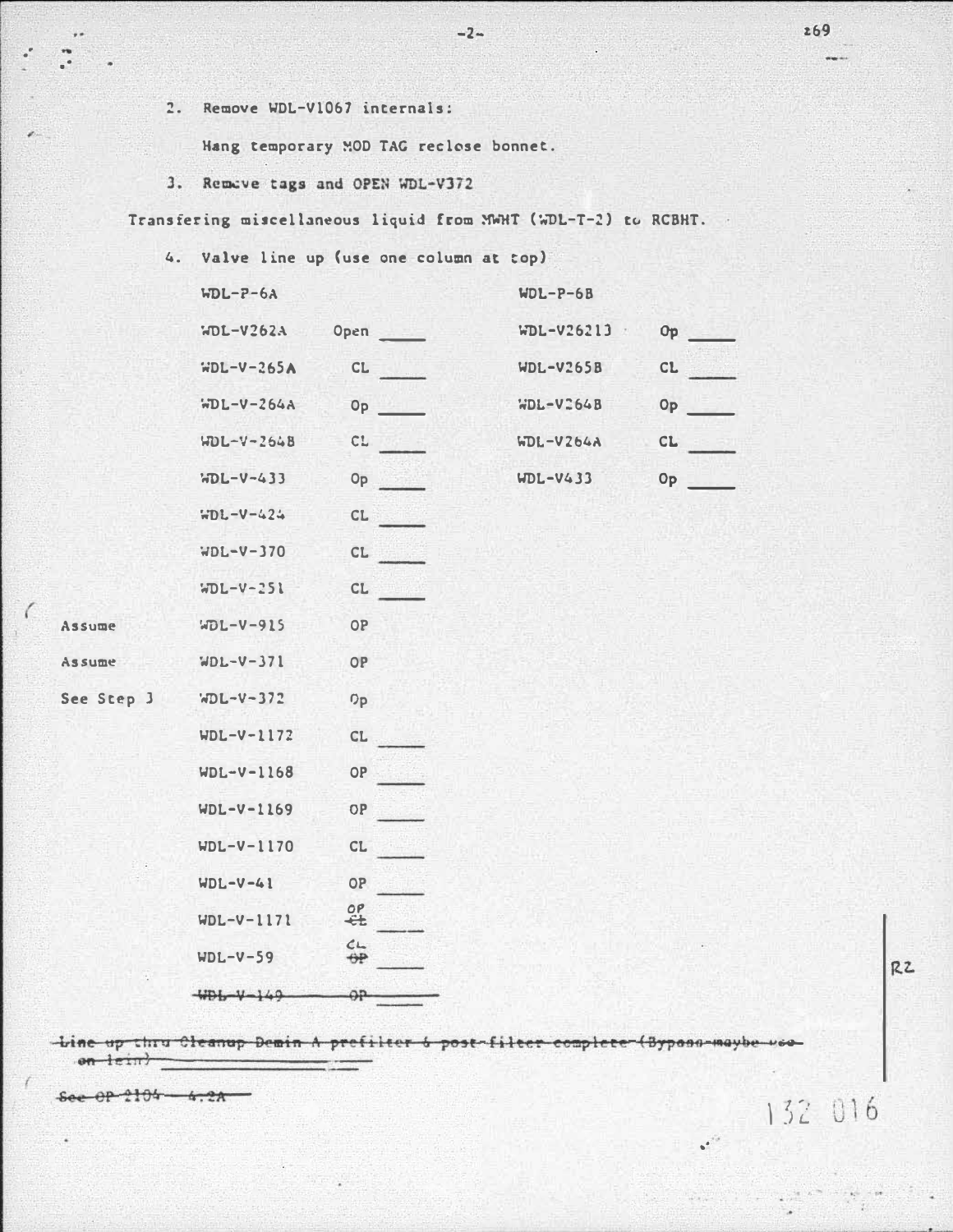VALVE LINEUP CONT'D

| $WDL-V65B$ | CL             | $WDL - V176$           | L1 | (manual)        |
|------------|----------------|------------------------|----|-----------------|
| $WDL-V65A$ | 유              | $VbL - V36B$           | OP |                 |
|            |                | $WDL - U3LA$           |    |                 |
| WDL-V33A   | CL             | $W_{01} - V_{90}$      |    |                 |
| $WDL-V33B$ | $\frac{5}{64}$ | $UDL - V534B$          |    | $(\text{mean})$ |
| $WDL-V167$ | <b>OP</b>      | (Open in control room) |    | a               |

**Z69** 

132 017

 $\epsilon_z$ 

5. Open 1 valve for selected RC Bleed Tank

WDL-V21  $\triangle$  or  $\triangle$  or  $\underline{C}$ 

6. Start WDL-P6A or B & complete transfer. Observe bleed tank levels in control room by monitoring high level alarm for the selected RC bleed tank panel 9.

## TRANSFERRING OF CONTAMINATED DRAIN TANK TO BLEED TANK

 $-3-$ 

 $7.$ Insure valves previously positioned by this SOP are still in position.

8. Close WDL-V433 and WDL-V264A.

9. Locally, open or verify open:

| $WDL-V339A$      | WDL-T-LA out et               |
|------------------|-------------------------------|
| $WDL-V339B$      | $HDL-T-15$<br>outlet          |
| <b>WDL-V406A</b> | $WDL-F-7A$ bypass             |
| $kDL-V353$       | CDT to Unit 1 isolation valve |

W). Locally close or verify closed:

 $\sqrt{ }$ 

| $WDL-V408A$ | $WDL-FIA$<br>inlet  |
|-------------|---------------------|
| $WDL-V630$  | Leader drain        |
| $WDL-V407A$ | $WDL-F7A$<br>outlet |

11. Perform the following valve lineup:

| Open                  | $WDL-V292$        | $WDL-T-11A/B$         | cross connect |
|-----------------------|-------------------|-----------------------|---------------|
| Open                  | $WDL-V295A$       | $WDL-P-15A$           | outlet        |
|                       | $Close$ WDL-V340A | $WDL-T-11A$           | recirc.       |
|                       | Close WDL-V400B   | $WDL-T11B$            | recirc.       |
| Open                  | WDL-V400A         |                       |               |
|                       | Close WDL-V293B   | $WDL-P$ 15B           | inlet         |
| Open WDL-V793A<br>12. |                   | WDL-P-15A inlet valve |               |

13. Start WDL-P-15A and pump contaminated drain tanks to the lined up RC Bleed TANK